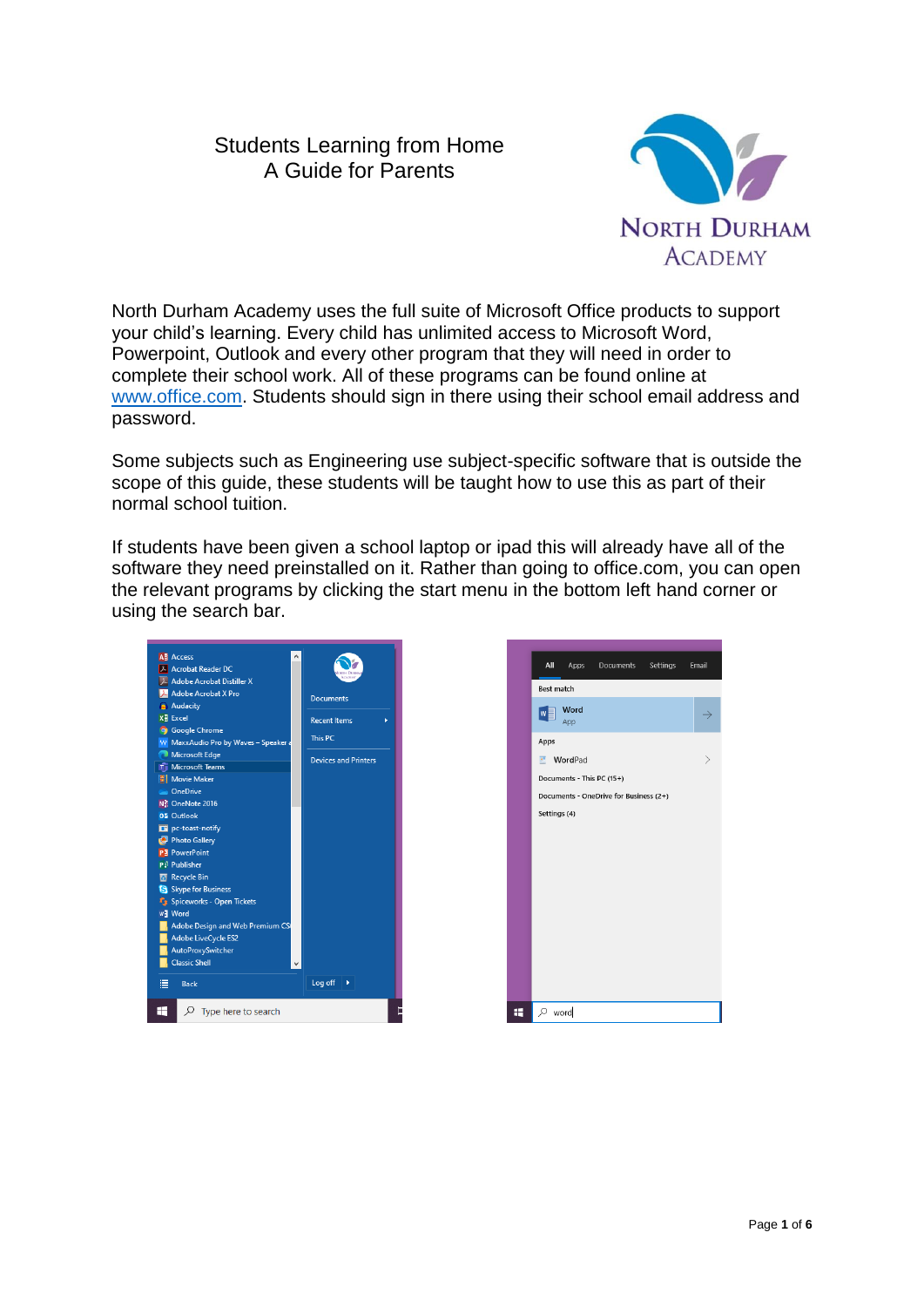### Teams

If students are not in real classrooms for their lessons then the main software package they will use is Microsoft Teams. Teams is one central place where students can participate in their lessons, speak to teachers or classmates, hand in work, research for homework, hand in assignments, etc.

The best way to use Teams is to have the app installed on your computer. Every computer in the school and every laptop we loan to students has Teams installed on it. Open it the way you would any other program by using the start menu or the search bar as detailed above. If students are using their own computer then they should go to office.com and install the app from there (yellow). As a last resort, students can use the web version of Teams by going to office.com and selecting 'use the web app instead' (green).

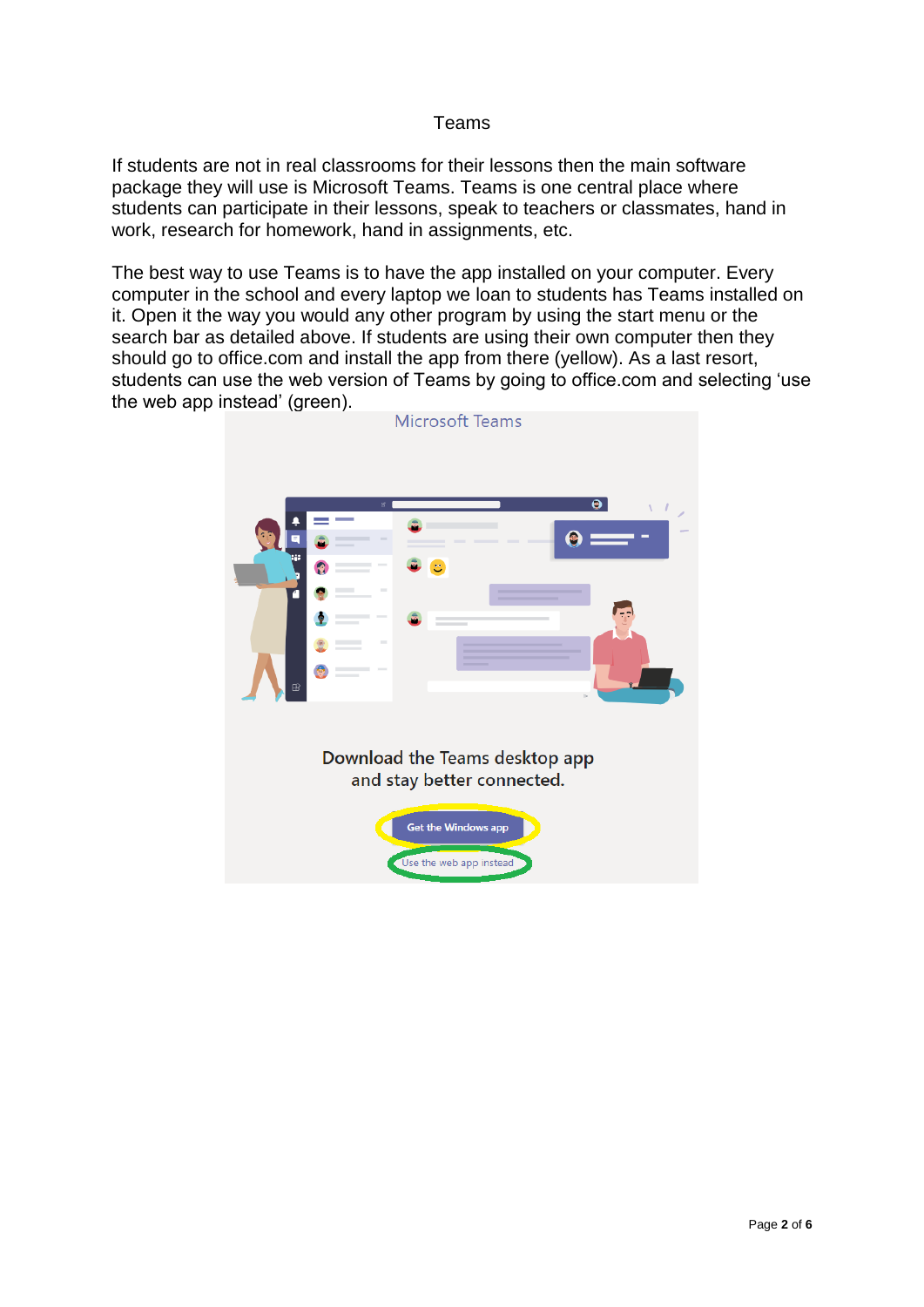## Teams Front Page

The front page of Teams has a list of the teams that a student is a member of in the center as well as a menu down the left-hand side.

| $\langle \rangle$                                                                           |                        | Q Search   |                  |                | 傅.<br>$\Box$<br>$\mathbb{R}^{\times}$<br>$\sim$                   |
|---------------------------------------------------------------------------------------------|------------------------|------------|------------------|----------------|-------------------------------------------------------------------|
| $\frac{\blacksquare}{\blacktriangle}$                                                       | Teams                  |            |                  |                | భ<br>ะอ <sup>+</sup> Join or create team<br>$\boldsymbol{\nabla}$ |
| $\begin{array}{c} \hline \mathbf{H} \\ \hline \mathbf{C} \mathbf{h} \mathbf{R} \end{array}$ | Your teams             |            |                  |                |                                                                   |
| ag.<br>Teams                                                                                | $\cdots$               | $\cdots$   | $\cdots$         | $\cdots$       | $\cdots$                                                          |
| ₿<br>$\Box$ Calendar                                                                        | <b>NY</b>              | п          | N <sub>8</sub>   | $[\ast]$       |                                                                   |
| <b>Ô</b>                                                                                    | <b>NDA Year 8 Team</b> | NDA-8Y1-En | NDA-8Y1-Ma (MEM) | NDA-8Y1-Gs     | NDA-8y-Pe1                                                        |
| $\sum_{\text{Calls}}$                                                                       |                        |            |                  |                |                                                                   |
| $\begin{array}{c} \begin{array}{c} \text{d} \\ \text{files} \end{array} \end{array}$        | $\cdots$               | $\cdots$   | $\cdots$         | $\cdots$       | $\cdots$                                                          |
| $\pmb{\mathcal{G}}_{\text{poly}}$<br>$\cdots$                                               | N8                     | N8         | N8               | N <sub>8</sub> | N8                                                                |
|                                                                                             | NDA-8Y1-Ar             | NDA-8Y1-Cs | NDA-8Y1-Gg       | NDA-8Y1-Hi     | NDA-8Y1-Mu                                                        |
|                                                                                             |                        |            |                  |                |                                                                   |
|                                                                                             | $\cdots$               | $\cdots$   |                  |                |                                                                   |
|                                                                                             | N8                     | N8         |                  |                |                                                                   |
| $\bigoplus_{\text{Apps}}$                                                                   | NDA-8Y1-Sa             | NDA-8y-Dt1 |                  |                |                                                                   |
| $\bigodot_{\mathsf{Help}}$                                                                  |                        |            |                  |                |                                                                   |

Every student has a team for every class, their year team and possibly some others for extra curricular activities or specialist tutor groups. All of the classes follow the format NDA-Year Set-Subject. In this example we see the Year 8 team first, then classes for English, Maths, General Science, etc.

The left hand-menu contains:

- Activity See what's been happening in your teams at a glance
- Chat Talk to other students as part of lessons
- Calendar Your timetable, more on this is the next section
- Assignments All of your homework and assignments in one place
- Calls A student's live lesson call history
- Files Any work that the student has uploaded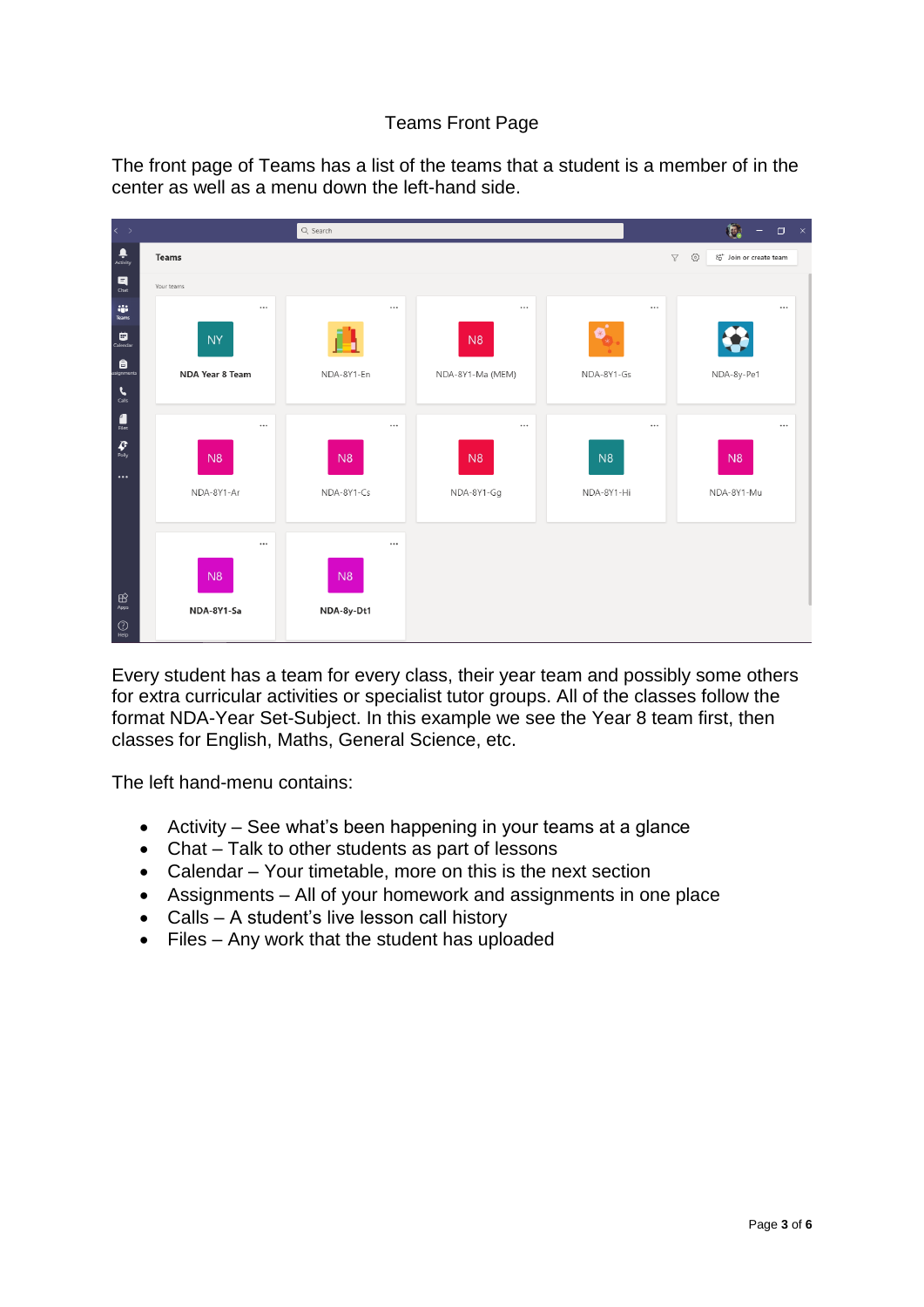## In a Class Team

| $\langle \quad \rangle$                   |                        | Q Search     |                                                                                                          | 枹<br>$\Box$<br>$\mathbf{x}$<br>$-$     |
|-------------------------------------------|------------------------|--------------|----------------------------------------------------------------------------------------------------------|----------------------------------------|
| Ļ<br>Activity                             | < All teams            | 畵            | General Posts Files Class Notebook Assignments Grades +                                                  | ⊙ Team © Meet ∨<br>$\odot$<br>$\cdots$ |
| $\mathbf{B}^1$<br>Chat                    |                        |              | <del>the co</del> mpany of the company and a manage<br>Φ<br>Meeting ended: 53m 26s<br>$\leftarrow$ Reply |                                        |
| W.<br>Teams                               | NDA-8Y1-En<br>$\cdots$ |              | Today                                                                                                    |                                        |
| ▩                                         |                        | Α,           | Assignments 08:05                                                                                        |                                        |
| Calendar                                  | General                |              | SPAG                                                                                                     |                                        |
| â<br>ssignments                           | 2 hidden channels      |              | Due Jan 28                                                                                               |                                        |
| $\epsilon$<br>Calls                       |                        |              | View assignment                                                                                          |                                        |
| 4                                         |                        |              | $\leftarrow$ Reply                                                                                       |                                        |
| <b>Files</b><br>$\boldsymbol{r}$<br>Polly | المنازل<br>JG          |              | Julian Garner 08:06<br>Morning year 8 - complete the assignment posted today (SPAG).                     |                                        |
| $\cdots$                                  |                        |              | $\leftarrow$ Reply                                                                                       |                                        |
|                                           |                        |              | Last read                                                                                                |                                        |
|                                           |                        | œ<br>JG<br>٠ | Julian Garner 20/01 08:24<br>Scheduled a meeting                                                         |                                        |
|                                           |                        |              | Punctutation<br>l ar<br>Occurs every Wednesday @10:45                                                    | $\cdots$                               |
|                                           |                        |              | 7 replies from Julian, Eray, Morgan, and 2 others                                                        |                                        |
|                                           |                        |              | ි<br>Meeting ended: 1h 11m                                                                               | <b>DS</b> 410                          |
|                                           |                        |              | $\leftarrow$ Reply                                                                                       |                                        |
| $\mathbb{B}$<br>Apps                      |                        |              |                                                                                                          |                                        |
|                                           |                        |              | $\emptyset$ New conversation                                                                             |                                        |
| $\odot$<br>Help                           |                        |              |                                                                                                          |                                        |

Class teams all look a little different from each other because every class and subject work a little differently, but there's also lots in common. Down the left there are channels, teachers use these to separate a big subject out into different modules or sections. Across the top is a menu for that channel:

- Posts Works like a Facebook wall, with the chat and interaction in the class.
- Files The place where all school work for that subject is stored. Students can go in here at any time and view old lessons, complete revision, etc.
- Class Notebook Where most of the actual class work is done. Students can write and draw in here as if they were working in an exercise book in school. This means work is never lost or goes missing.
- Assignments and Grades Usually used for homework, although some subjects also use this for bigger pieces of work such as essays or coursework tasks.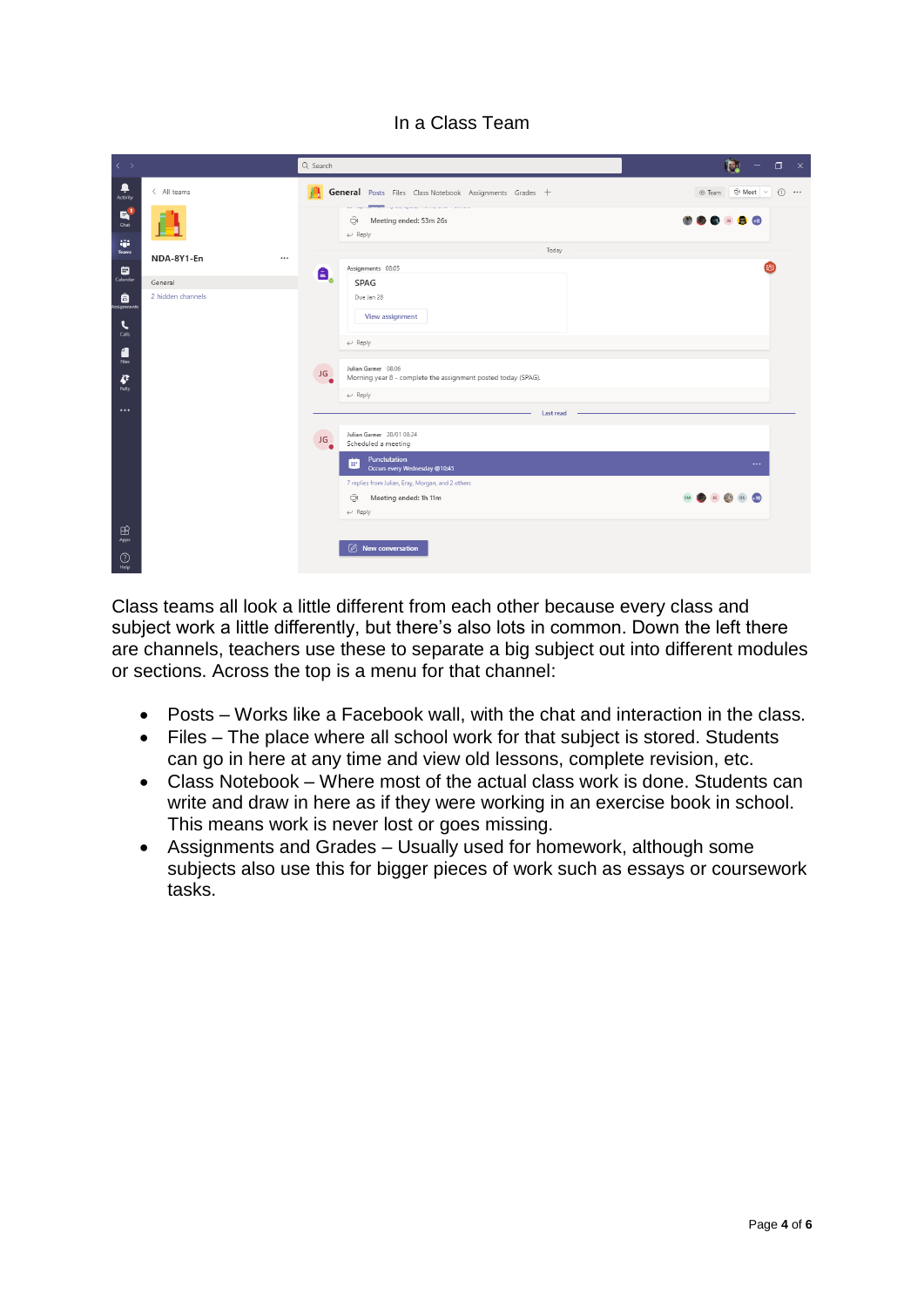#### Live Lessons

Students can access live lessons from within their class teams. In the screenshot on the previous page you can see the purple bar that indicated Mr. Garner has taught a live lesson on punctuation. Clicking on that purple bar during a live lesson will allow the student to participate. However, the easiest way for students to see their lives lessons is to click the 'Calendar' button in the left-hand menu (orange).

| 田                                |                | <b>Microsoft Teams</b>                                                                  | Q Search                                                         | G                                                       |                                                                |                                            |  |  |  |  |  |
|----------------------------------|----------------|-----------------------------------------------------------------------------------------|------------------------------------------------------------------|---------------------------------------------------------|----------------------------------------------------------------|--------------------------------------------|--|--|--|--|--|
| $\hat{\mathbf{r}}_0$<br>Activity | $\blacksquare$ | <b>Calendar</b><br>$+$ New meeting                                                      |                                                                  |                                                         |                                                                |                                            |  |  |  |  |  |
| ŵ<br>$reams$                     |                | 【】Today<br>$\Box$ Work week $\vee$<br>January 2021 $\vee$<br>$\langle$<br>$\rightarrow$ |                                                                  |                                                         |                                                                |                                            |  |  |  |  |  |
| ₿<br>Calendar                    |                | 18<br>Monday                                                                            | 19<br>Tuesday                                                    | 20<br>Wednesday                                         | 21<br>Thursday                                                 | 22<br>Friday                               |  |  |  |  |  |
| $\bullet$                        | 7 AM           |                                                                                         |                                                                  |                                                         |                                                                |                                            |  |  |  |  |  |
| 1<br>Files.                      | 8 AM           |                                                                                         |                                                                  |                                                         |                                                                |                                            |  |  |  |  |  |
|                                  | 9 AM           | Lesson 1 Spanish<br>Louise Harty                                                        | <b>Tuesday P1</b><br>Aaron Bourne                                | PE with Mr Tee<br><b>Ross Thomas</b>                    | <b>Thursday Science Lesson</b><br><b>Daniel Dalton</b>         | <b>7z2</b><br>Cristi Jonas                 |  |  |  |  |  |
|                                  |                | $B$ $O$                                                                                 | <b>BO</b>                                                        | $\circlearrowleft$                                      | $B$ $O$                                                        | $\boxplus$ 0<br>7y1 maths period 2         |  |  |  |  |  |
|                                  | <b>10 AM</b>   | 7z Dt1<br>Jo Batey                                                                      | 7z Dt1<br>Jo Batey                                               | 7z2<br>Cristi Jonas                                     | Thursday P2 - Computer Science<br><b>Graeme Powley</b>         | Janine Smith<br>$\circlearrowleft$         |  |  |  |  |  |
|                                  |                | $\circlearrowleft$<br>7z2                                                               | $\circlearrowleft$<br>7z2                                        | B<br>Lesson 3 Spanish                                   | $\Xi$ $\circ$<br>Thursday period 3 music 7Y1                   | The Solitary Reaper                        |  |  |  |  |  |
|                                  | <b>11 AM</b>   | Cristi Jonas                                                                            | Cristi Jonas                                                     | <b>Louise Harty</b>                                     | Bethany Robson                                                 | <b>Julian Garner</b>                       |  |  |  |  |  |
|                                  |                | $B$ $O$                                                                                 | $B$ $O$                                                          | 目0                                                      | $\circ$                                                        | $\boxplus$                                 |  |  |  |  |  |
|                                  | <b>12 PM</b>   |                                                                                         |                                                                  |                                                         |                                                                |                                            |  |  |  |  |  |
|                                  |                | <b>Unseen poetry</b><br><b>Julian Garner</b>                                            | 7Y1/Li Mentoring Lesson<br><b>BO</b><br><b>Becky Pallas-Gill</b> | <b>Tutoring session</b><br>B<br>Philip Raymond          | 7Y1 Geography and Mentoring with Miss<br>Mayhew<br>Lucy Mayhew | 7Y1 Geography and mentoring<br>Lucy Mayhew |  |  |  |  |  |
|                                  | 1 PM           | $B$ $O$                                                                                 |                                                                  |                                                         |                                                                |                                            |  |  |  |  |  |
|                                  |                |                                                                                         |                                                                  |                                                         | 0C                                                             | B                                          |  |  |  |  |  |
|                                  | 2 PM           | Period 5 7y1<br><b>Philip Raymond</b>                                                   | Philip Raymond<br>Join                                           | <b>Wednesday Science Lesson</b><br><b>Daniel Dalton</b> | 7z2<br>Cristi Jonas                                            | Friday Science Lesson<br>Daniel Dalton     |  |  |  |  |  |
|                                  |                | $B$ $O$                                                                                 | $B O$ $C$                                                        | $B$ $O$                                                 | $\Xi$ $\circ$                                                  | $\boxplus$ $\oslash$                       |  |  |  |  |  |
|                                  | 2, DM          |                                                                                         |                                                                  |                                                         |                                                                |                                            |  |  |  |  |  |

Now we see the full week's timetable, with lessons, breaks and topics all clearly labelled. The orange bar shows the current time, so in the above screenshot Mr. Raymond's Tuesday lesson has just started. This lesson has turned a darker shade of purple and now has a 'Join' button. Clicking that join button takes a student into the live lesson.